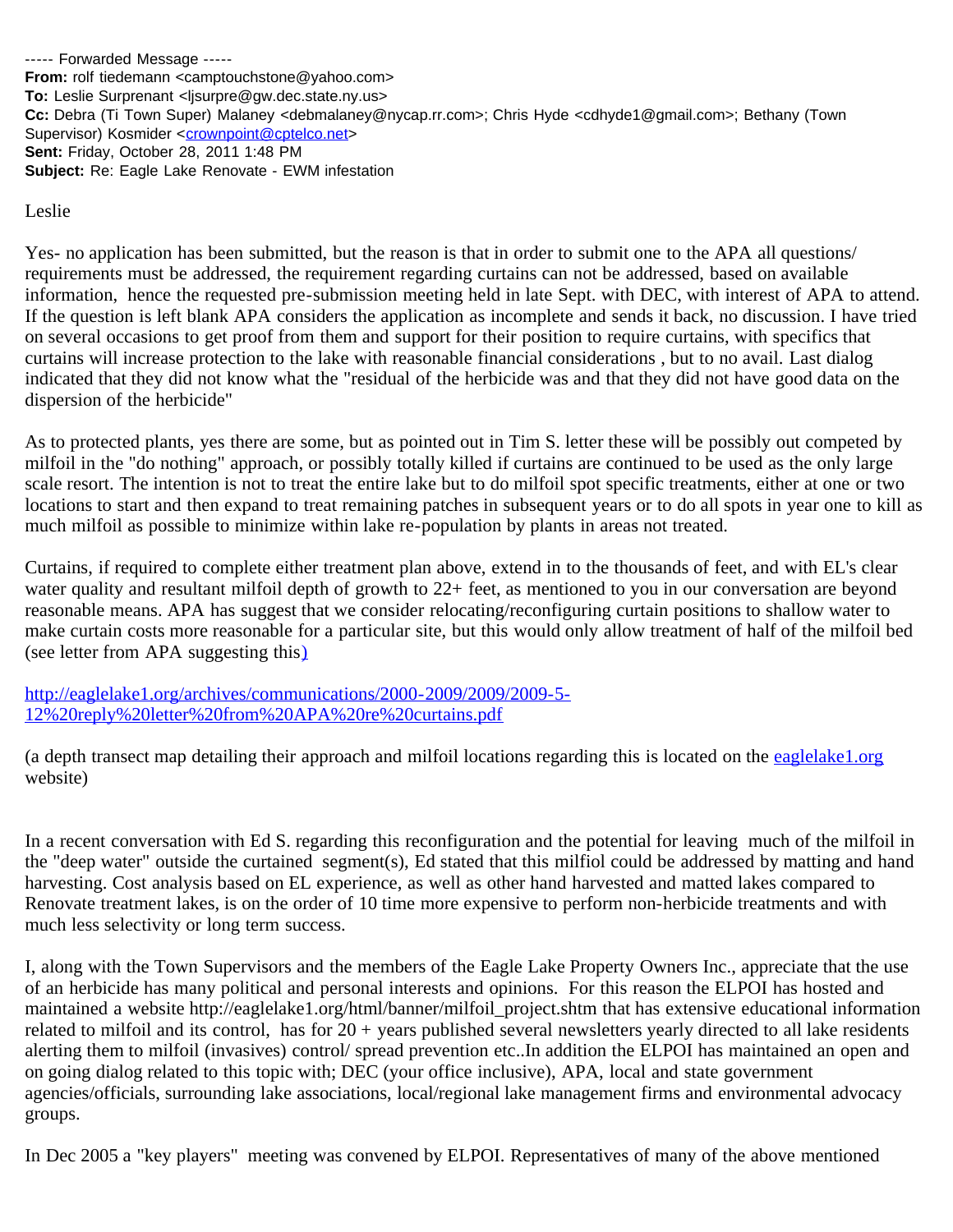"players" were in attendance. As a result of this meeting, all felt that something had to be done to control milfoil in EL, as well as other lakes in the region. In the interim 6 years since then a "new", more selective, "less baggage" herbicide (Renovate) has been registered. It has been used in several NYS lakes with what DEC calls "meeting the permit" success and has also been used successfully in several VT lakes, all without curtains. Also during this time frame, continued dialog has taken place with many of the key players and most agree that Renovate, used without curtains, would at this time be the most effective and environmentally responsible method for control of EL's milfoil. But the problem of APA's continued insistence on the use curtains, though contrary to the manufacture's recommendation, NYS's registration and product labeling, is blocking consideration for Renovates use in EL.

I, along with the members of the Eagle Lake Milfoil Management Team, stand ready to meet and discuss this issue with those relevant to the permitting process, at any time. This curtain issue has to be resolved "outside of the permitting process" because a permit review and decision will not be given without the provisions being made for/ or submitting to the use of curtains.

As you and I discussed, your and the rest of the DEC staffs support for control of milfiol in EL is very much appreciated.

Rolf

**From:** Leslie Surprenant <lisurpre@gw.dec.state.ny.us> **To:** rolf tiedemann <camptouchstone@yahoo.com> **Cc:** Anthony Lamanno <aclamann@gw.dec.state.ny.us>; Ed Snizek <essnizek@gw.dec.state.ny.us>; John Bennett <jwbennet@gw.dec.state.ny.us>; Scott Kishbaugh <sakishba@gw.dec.state.ny.us> **Sent:** Friday, October 28, 2011 11:11 AM **Subject:** Re: Eagle Lake Renovate - EWM infestation

Rolf -

Thank you. After I sent that email, I learned that no actual permit application has been filed and there are concerns including the presence of protected plants. As is always the case, there are several entities involved having different interests, roles, and responsibilities.

Regards,

Leslie

 $\gg$  rolf tiedemann <camptouchstone@yahoo.com > 10/28/2011 11:04 AM  $\gg$ Leslie,

Thanks for the letter, I've shared it with our Town Supervisor, Debra Malaney, as she has been the coordinating force behind recent efforts. We will see if anything new arises from this.

I will keep you posted of further developments.

Rolf Tiedemann Eagle Lake Milfoil Project Coordinator 518-597-3618 lake 585-647-2514 off season

Just as a support for your position see the following written by DEC specialist Tim